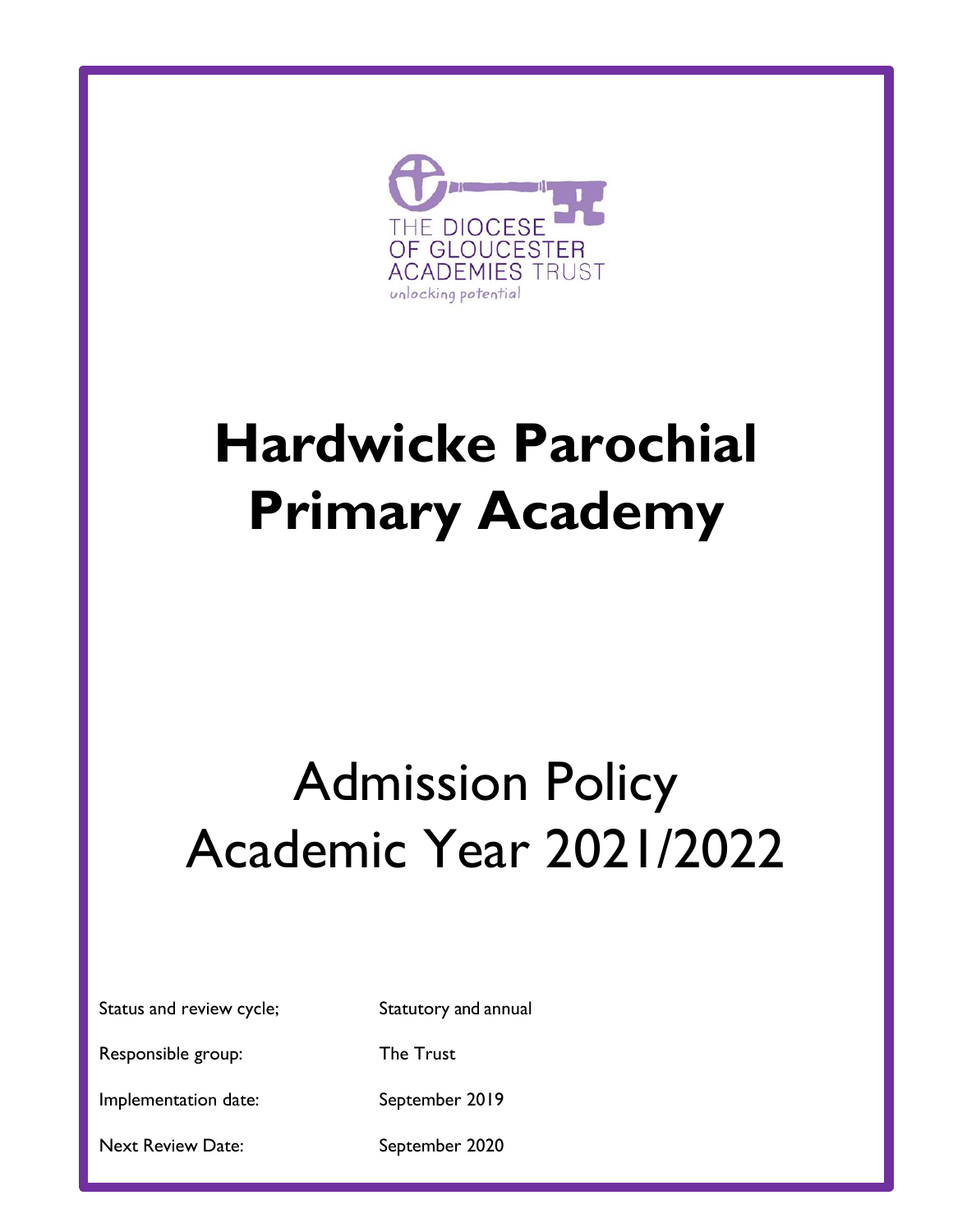# **Summary**

If you wish to register your child for admission to Hardwicke Parochial Primary Academy, you are invited to make contact with the school in the first instance and to attend one of our two open afternoons which take place during the autumn term of each academic year (Please note that these meetings are for your benefit and that the allocation of school places is not dependent on attendance). The school's Published Admission Number (PAN) is 60. Parents will be notified of places to be offered via the Local Authority in April of each year.

This policy and criteria should be read in conjunction with the School admissions guidance booklet 2020-2021, a copy of which can be found on [www.gloucestershire.gov.uk/schooladmissions](http://www.gloucestershire.gov.uk/schooladmissions) [o](http://www.gloucestershire.gov.uk/schooladmissions)r by contacting the Admissions and Transfers Team on 01452 425407. If you have not received a letter containing important admissions information by the end of November 2019, you should contact the Admissions and Transfers Team, Shire Hall, Gloucester GL1 2TP and arrange for one to be sent to you.

Admissions to the school are the responsibility of the Governors and for in-year applications only, the parent should apply to the school in the first instance. The initial admissions process for September however is administered by the Local Authority and enquiries should be directed using the contact details above. If there are more applications than places, the Governors have drawn up and adopted the following order of priority for admission. In the event of over-subscription pupils will be admitted by reference to the following criteria in order of priority.

# **Admission Criteria (to be used in cases of over-subscription):**

# **The School Governors' criteria for admitting children for over-subscribed places are as follows:**

### **Children in Public Care (Looked after children)**

The 2021 School Admissions Code (the Code) requires children who appear (to the admission authority) to have been in state care outside of England and ceased to be in state care as a result of being adopted to be given equal first priority in admission arrangements, alongside looked after children (LAC) and children who were previously looked after by English local authorities (PLAC). This advice refers to these children as internationally adopted previously looked after children – "IAPLAC". (see the definition in section 22(1) of the Children Act 1989). This category also includes Adopted Children who were previously looked after/ in care.

- 1) Children who have an older sibling attending Hardwicke Academy and who will continue to do so when the younger child is admitted. A sibling is defined as a brother or sister, half brother or sister, adopted brother or sister, step brother or sister, or the child of the parent/carer's partner, and in every case, the child must be living in the same family unit at the same address.
- 2) Children for whom only this particular school is appropriate due to an exceptional medical condition. Applications under this criterion will only be considered if they are supported by a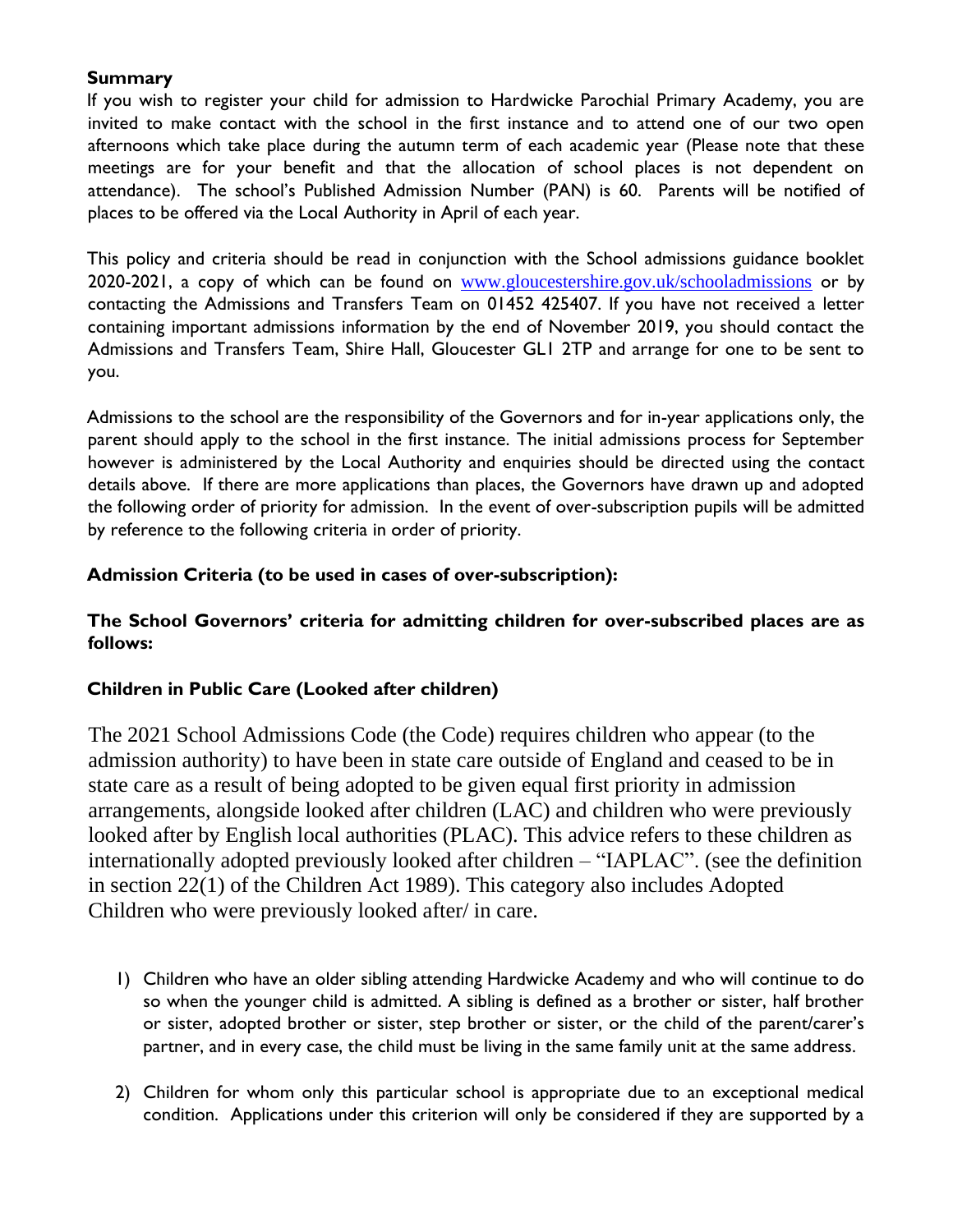written statement from a doctor. This must demonstrate that there is a very specific connection between the medical need and the facilities/ resources of this school.

- 3) Children of families who live in the school catchment area of Hardwicke excluding Hunt's Grove (blue striped area on map) depicted by the red boundary line on the map (attached) and whose parents have active connections\* with St. Nicholas Church, Hardwicke.
- 4) Children of families whose parents have active connections\* with St Nicholas Church, Hardwicke and who live outside the school catchment area of Hardwicke (as shown on the map which is attached).
- 5) Children of Families who live in the school catchment area of Hardwicke (as depicted by the map) and whose parent have active connections\* with other local Christian Churches belonging to Churches Together in Britain and Ireland
- 6) Children of families who live in the school catchment area of Hardwicke excluding Hunt's Grove (blue striped area on map attached) depicted by the red boundary line on the map (attached)
- 7) Children who live closest to Hardwicke Academy. The strongest geographical claim will be measured in a straight line from the ordnance survey address point of the child's home address to the ordnance survey address point of the school, using the Local Authority's computerised measuring system, with those living in the parish of Hardwicke as depicted by the map receiving the higher priority

*\*Active connections mean being on the electoral or membership roll of the church. The attached form should be completed and signed by the minister of the church.* 

In the event of over-subscription in any of the above criteria, places will be allocated to children with the strongest geographical claim, measured in a straight line from the ordnance survey address point of the child's home address to the ordnance survey address point of the school, using the Local Authority's computerised measuring system, with those living closer to the school receiving the higher priority.

In the event of a tie between two or more children when applying the strongest geographical claim based on straight line distance where there are not enough places available to offer all children a place at the school, a process of random allocation will be followed by the Governing Body which will also be overseen by an independent person.

Parents are encouraged to inform the school at the earliest opportunity of any information relating to the above criteria which will help the school prioritise admission places in the case of oversubscription. To assist this process the school request that all parents complete the additional school admission form and return this directly to the school. This will need to be received by the school by the end of February each year.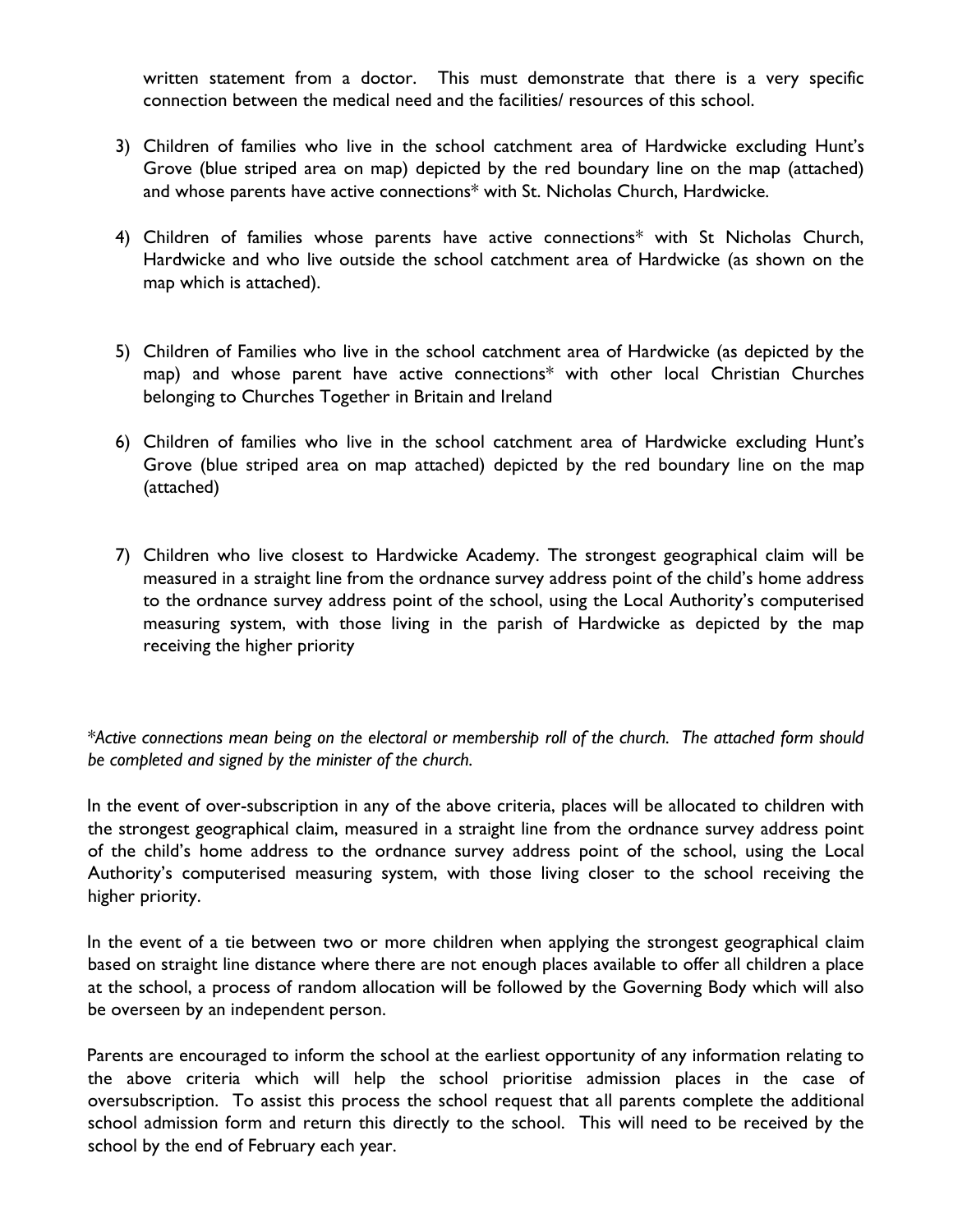**In the event of over-subscription, parents of pupils not offered a place will be advised of the appeals procedure. In the first instance contact should be made with the school. Please note that the Governing Body will only exceed the Published Admission Number (PAN) for the school (currently 60 children) if it can be demonstrated that exceptional circumstances, as deemed by the Governing Body, apply.** 

#### **Other Points Relating to Admissions Special Educational Needs**

The school is required to admit a child with a statement of Special Educational Needs or an Education Health and Care Plan (EHCP) that names the school, even if the school is full.

#### **Waiting Lists**

If the school is oversubscribed, a waiting list will be held for at least the second school term (ie.until December) following the admission request. The waiting list will be prioritised according to the school's admission criteria above.

#### **Fair Access Protocols**

The school has signed up to the In-Year Fair Access Protocols held by the Local Authority. Should a vulnerable child within these Protocols require a place at the school, they will take precedence over any child on the waiting list.

#### **Transport**

The school currently has no school transport arrangements in place.

### **Admission of Children Below School Age and Deferred Entry**

Children are entitled to a full-time place in the September following their fourth birthday. The child's parents can defer the date their child is admitted to the school until later in the school year but not beyond the point at which they reach compulsory school age\* and not beyond the beginning of the final term of the school year for which it was made. Where the parents wish, children may attend part-time until later in the school year but not beyond the point at which they reach compulsory school age

#### **Admission of Children Outside of their Normal Age Group**

Parents may seek a place for their child outside of their normal age group, for example, if the child is gifted and talented or has experienced problems such as ill health. In addition, the parents of a summer born child may choose not to send that child to school until the September following their fifth birthday and may request that they are admitted out of their normal age group – to Reception rather than Year 1. In order for the school governors to consider such a request, such an application must be made in writing, stating clearly the reasons for this proposal. The school governors will normally seek external advice to be reassured that such an arrangement is in the long term interests of the child. The school governors will communicate the reasons for their decision in these cases. In all other respects the child will be considered in the same way as any other child and in the case of over-subscription the same admission criteria will apply.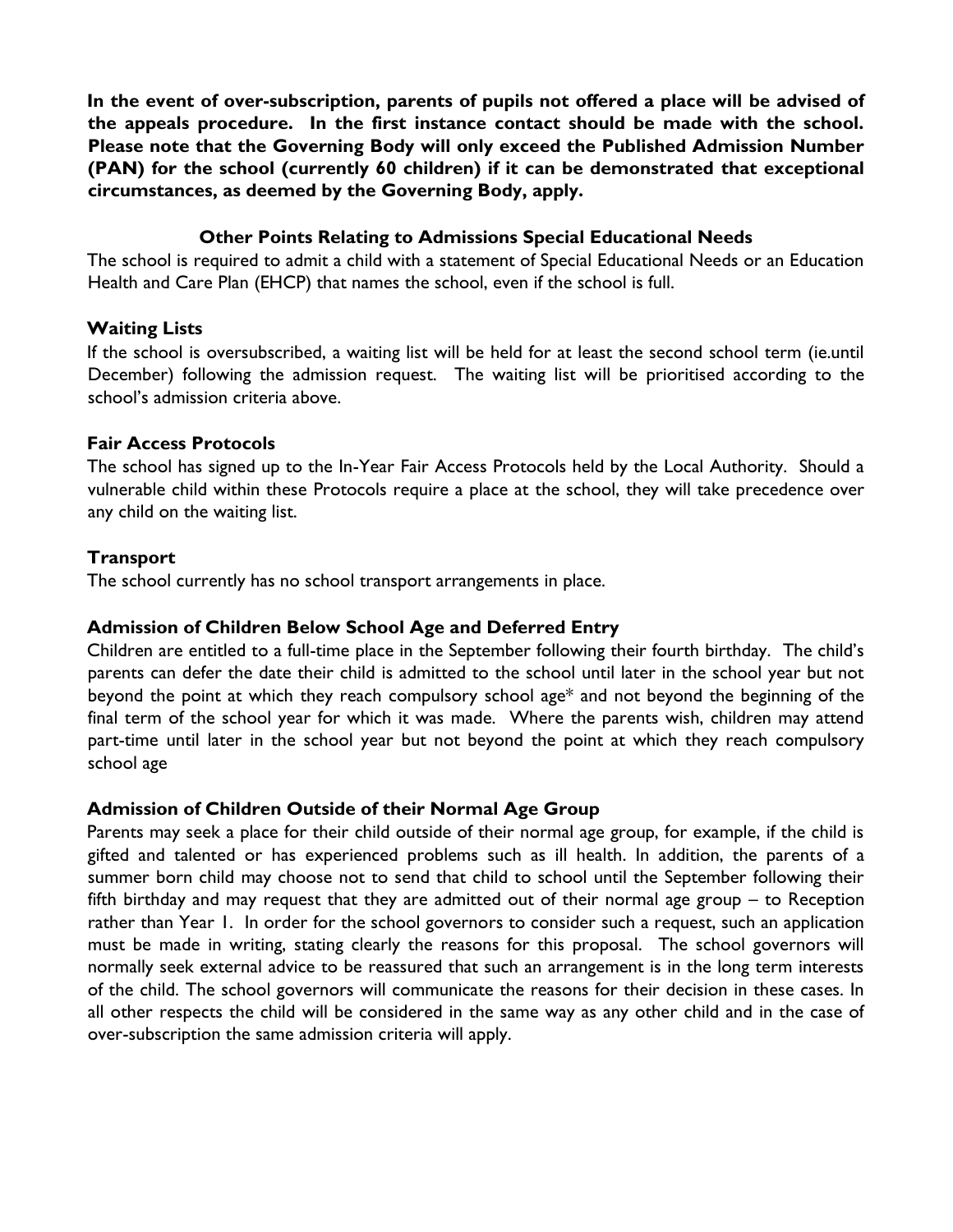*\* Compulsory school age is set out in section 8 of the Education Act 1996 and the Education (Start of Compulsory School Age) Order 1998. A child reaches compulsory school age on the prescribed day following his or her fifth birthday (or on his or her fifth birthday if it falls on a prescribed day). The prescribed days are 31 December, 31 March and 31 August*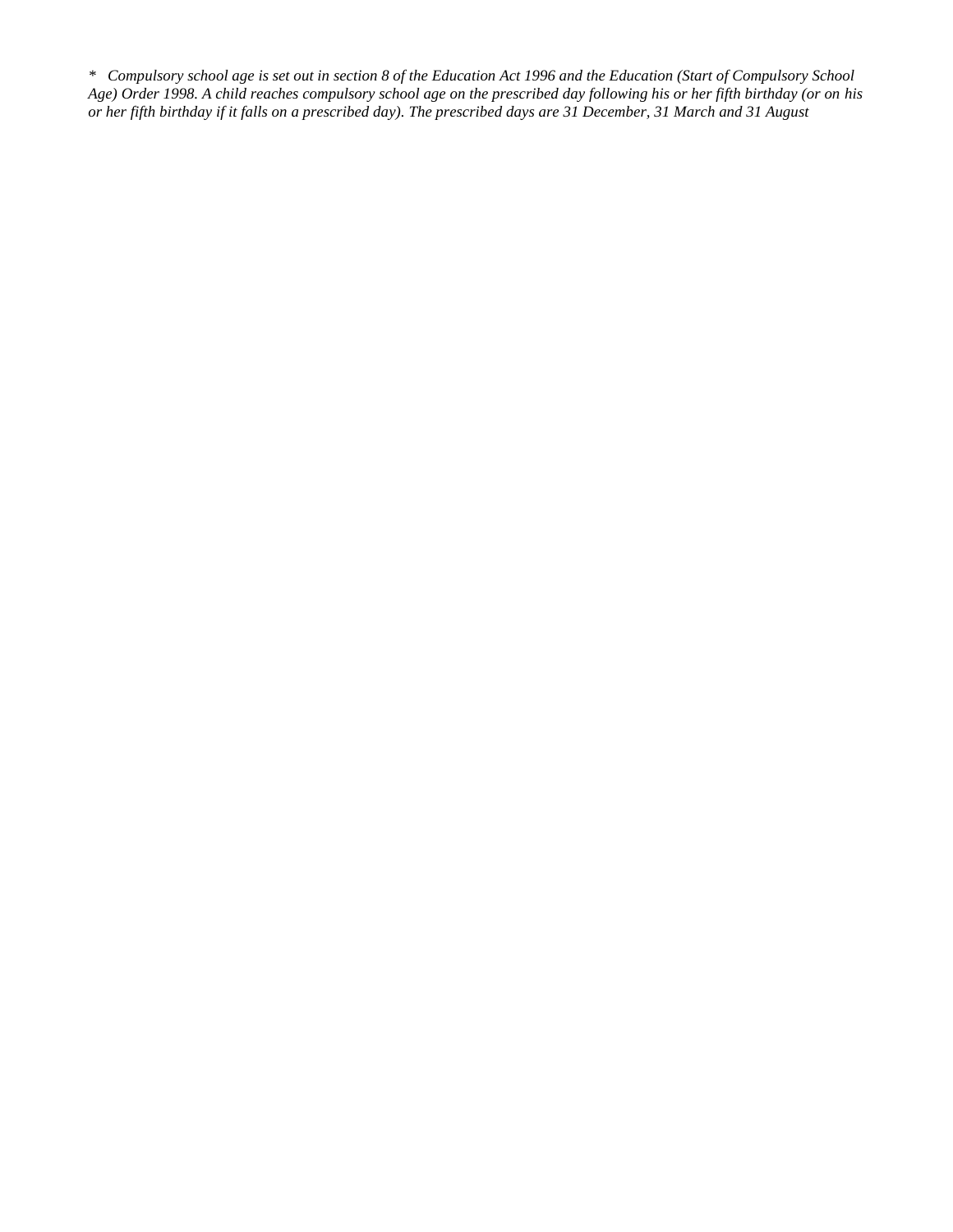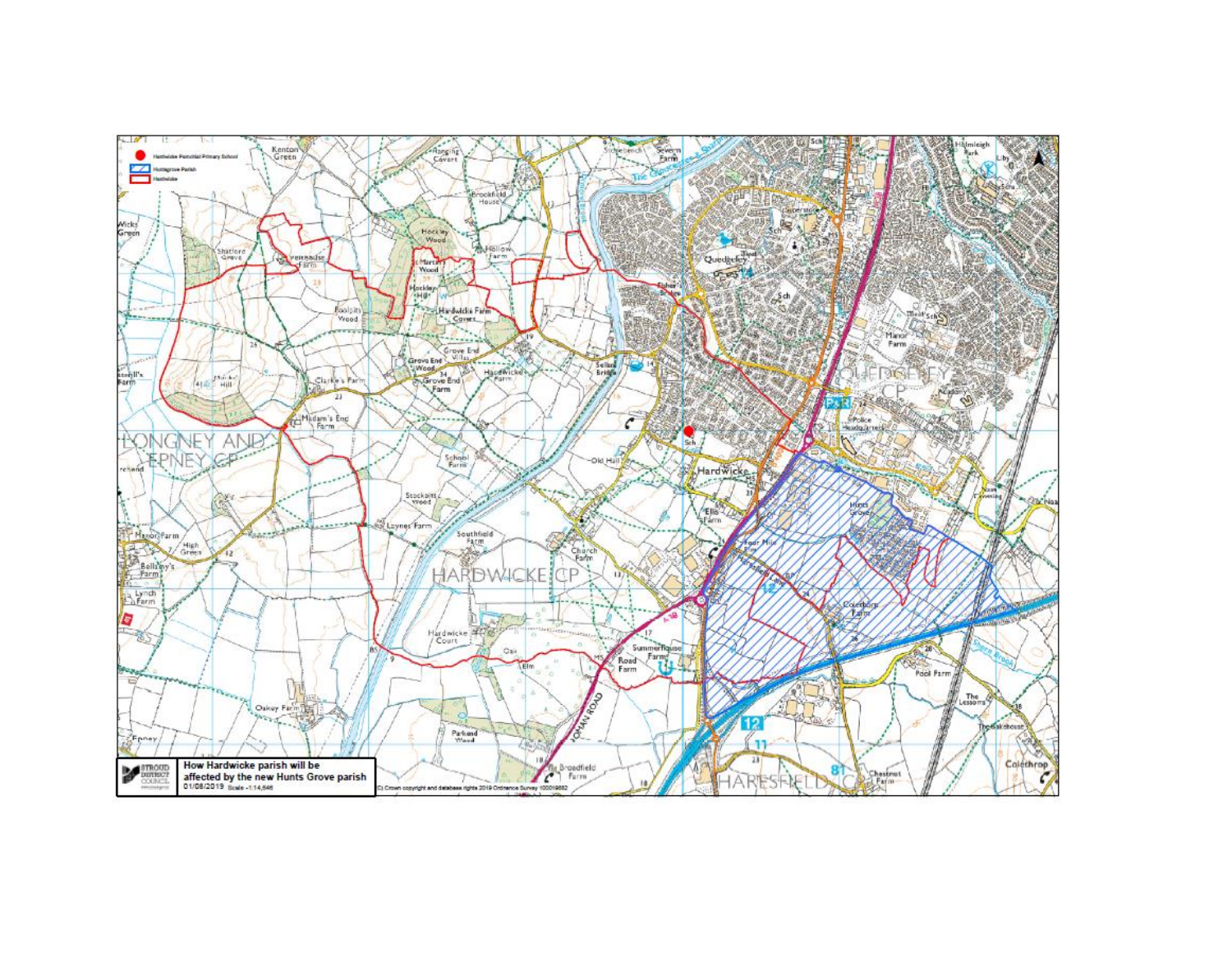# FRIENDSHIP ASPIRATION RESPECT RESPONSIBILIT

Hardwicke Parochial Primary Academy Poplar Way, Hardwicke, Gloucester. GL2 4QG Head Teacher: Mrs. Jennie Dwight t: 01452 720538 f: 01452 883139 e: admin@hardwicke.gloucs.sch.uk www.hardwicke.gloucs.sch.uk



# Additional information required by the school for the allocation of school places

In addition to the standard information required by the local authority, please could you complete this form so that places can be allocated according to the school's admission criteria.

Please answer all questions.

| 1. | Are you requesting a place for a child in care (looked after child)?<br>(Please delete as appropriate) | YES/NO |
|----|--------------------------------------------------------------------------------------------------------|--------|
| 2. | Do you have active connections* with a church? (see below)<br>(Please delete as appropriate)           | YES/NO |
|    | If so, state the church and denomination:                                                              |        |

3. Are there any medical reasons\*\* why your child should attend this school? YES/ NO (Please delete as appropriate)

*\* Active connections mean being on the electoral or membership roll of the church. In order to qualify this, this form must be signed by your church minister below.* 

*\*\* If you have answered "Yes" to this question your application for a place must be supported by a written statement from a doctor*.

| Signed:                                         |                     |
|-------------------------------------------------|---------------------|
| Name:                                           |                     |
|                                                 |                     |
| Address:                                        |                     |
| Signature of Church Minister: _________________ | On behalf of church |